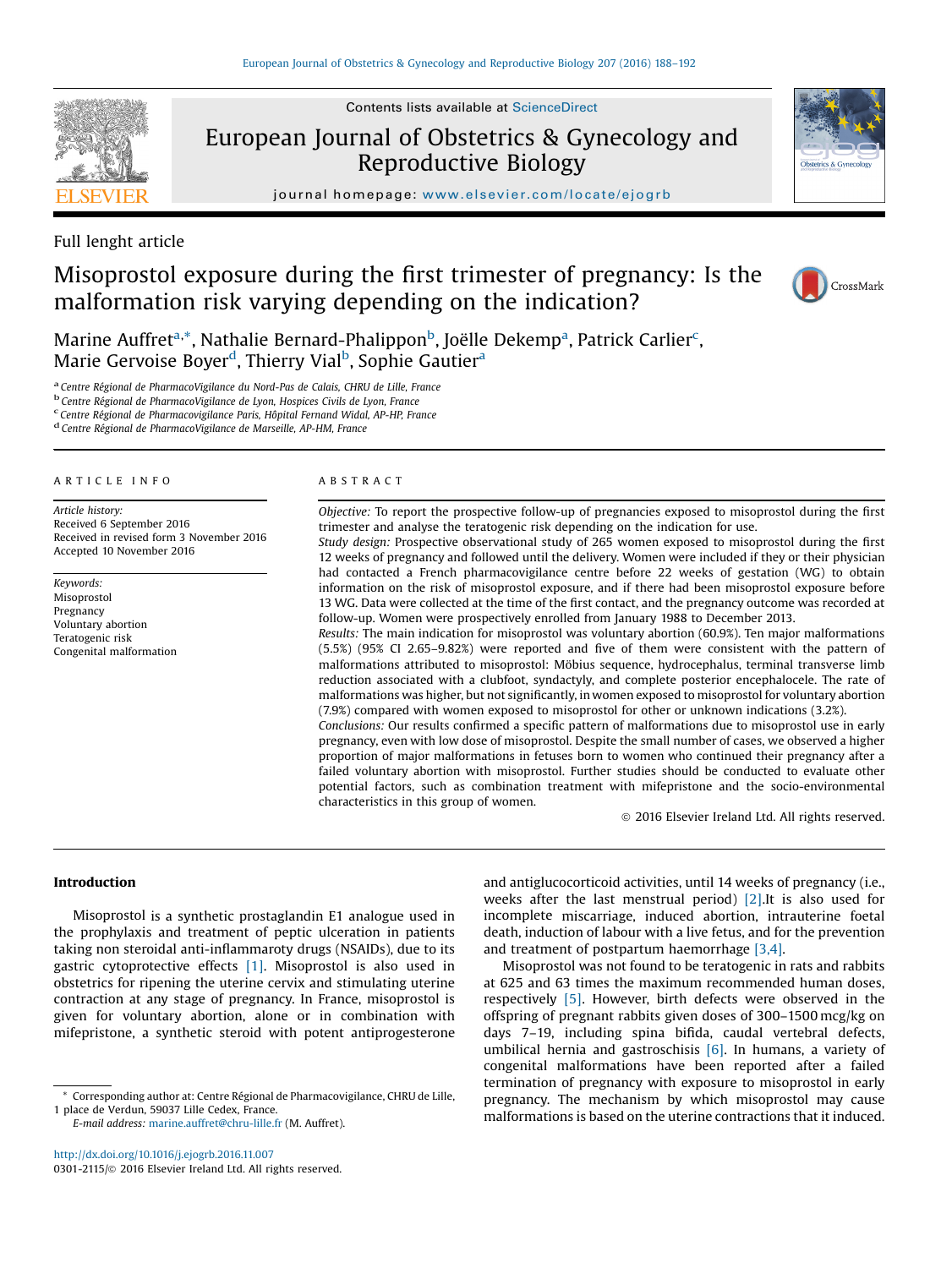<span id="page-1-0"></span>These contractions cause flexion of the embryo, particularly at cranial nerves VI and VII. Haemorrhage and/or cell death of the nuclei in these cranial nerves may occur, causing Möbius sequence (characterised by paralysis of the eyes and facial muscles [7–[11\]\)](#page-4-0).

Uterine contractions may also cause decreased blood flow, leading to hypoxemia and ischaemia, resulting in limb defects [\[12\]](#page-4-0), defective vascularisation of the subclavian artery, and consequently to Poland sequence [\[7\]](#page-4-0). Syndactyly [\[13\]](#page-4-0), club foot [\[13\],](#page-4-0) cranial nerve anomalies (affecting nerves V, VI, VII and XII), encephalocele [\[14\]](#page-4-0) have also been described. Some studies in the particular context of illegal abortion, raised the question of a dose-response effect, with higher doses being more susceptible to be toxic. However, a recent French study that included 246 pregnancies followed prospectively confirmed that malformations can occur even with low-dose exposure [\[15\]](#page-4-0).

The main objective of our present study was to report the pregnancies exposed to misoprostol during the first trimester collected prospectively via the TERAPPEL system and to analyse the teratogenic risk according to the indication for use. We indeed hypothesize that misoprostol exposition may differ for time of exposure during pregnancy, dose, duration and associated drugs between women who intended voluntary abortion and women treated for other indications.

# Methods

This prospective multicentre national study involved 20 French pharmacovigilance centres, which contributed to a shared database of drug exposure during pregnancy (TERAPPEL) using similar documentation and follow-up methodology [\[16\]](#page-4-0). This French system is independent from the Centre de Référence sur les Agents Tératogènes (CRAT) (a french public organization especially involved in the problem of drugs during pregnancy), with few overlap expected [\[17\].](#page-4-0)

We used a method of analysis that has previously been described [\[18\]](#page-4-0). Pregnant women were enrolled if they had contacted, either themselves or via their physician, a pharmacovigilance centre between 1 January 1988 and 31 December 2013, for misoprostol exposure. In order to limit recruitment bias and to ensure prospective collection, the inclusion criteria were as follows: 1) exposure to misoprostol (all indications) before 13 weeks after last menstrual period, i.e., during the period of organogenesis, 2) first contact with the pharmacovigilance centre before 22 weeks of gestation (WG), i.e., before morphological ultrasound, and 3) known pregnancy outcome and examinable newborn or fetus. The exclusion criteria were concomitant exposure to a known major teratogen (e.g. isotretinoin, acitretin, mycophenolate, methotrexate, thalidomide, valproic acid) before 13 WG, and progressive cancer.

Maternal age, medical and obstetrical history, and detailed drug exposure (exact timing of exposure for all drugs, dose, and indication) since the beginning of pregnancy were obtained during the initial contact with the women or the health professional. Details on the course and outcome of pregnancy (gestational age at delivery, birthweight, congenital abnormalities and neonatal complications) were prospectively obtained by phone or mail within months after the expected delivery date.

The rate of major malformations, defined as those resulting in serious medical, surgical or cosmetic consequences, was the main outcome. Minor malformations were also described. Major or minor malformations were classified according to the EUROCAT classification with the help of a birth defect specialist [\[19\]](#page-4-0). The rate of major malformations was obtained by dividing the number of major malformations by the overall number of examinable live births and fetuses (resulting from miscarriages or termination of pregnancy with a pathological examination). Cases with chromosomal aberration or genetic disease were excluded from major malformations.

The population was analysed in two subgroups: the first group (group 1) consisted in women exposed to misoprostol for voluntary abortion, the main indication of misoprostol in the context of pregnancy and the second group (group 2) consisted of women exposed to misoprostol for other indications (i.e., uterine evacuation after incomplete miscarriage, medically-motivated termination of pregnancy, gastroprotective effect . . . ) or unknown indications.



Fig. 1. Flow chart of the study population, with inclusion and exclusion of patients.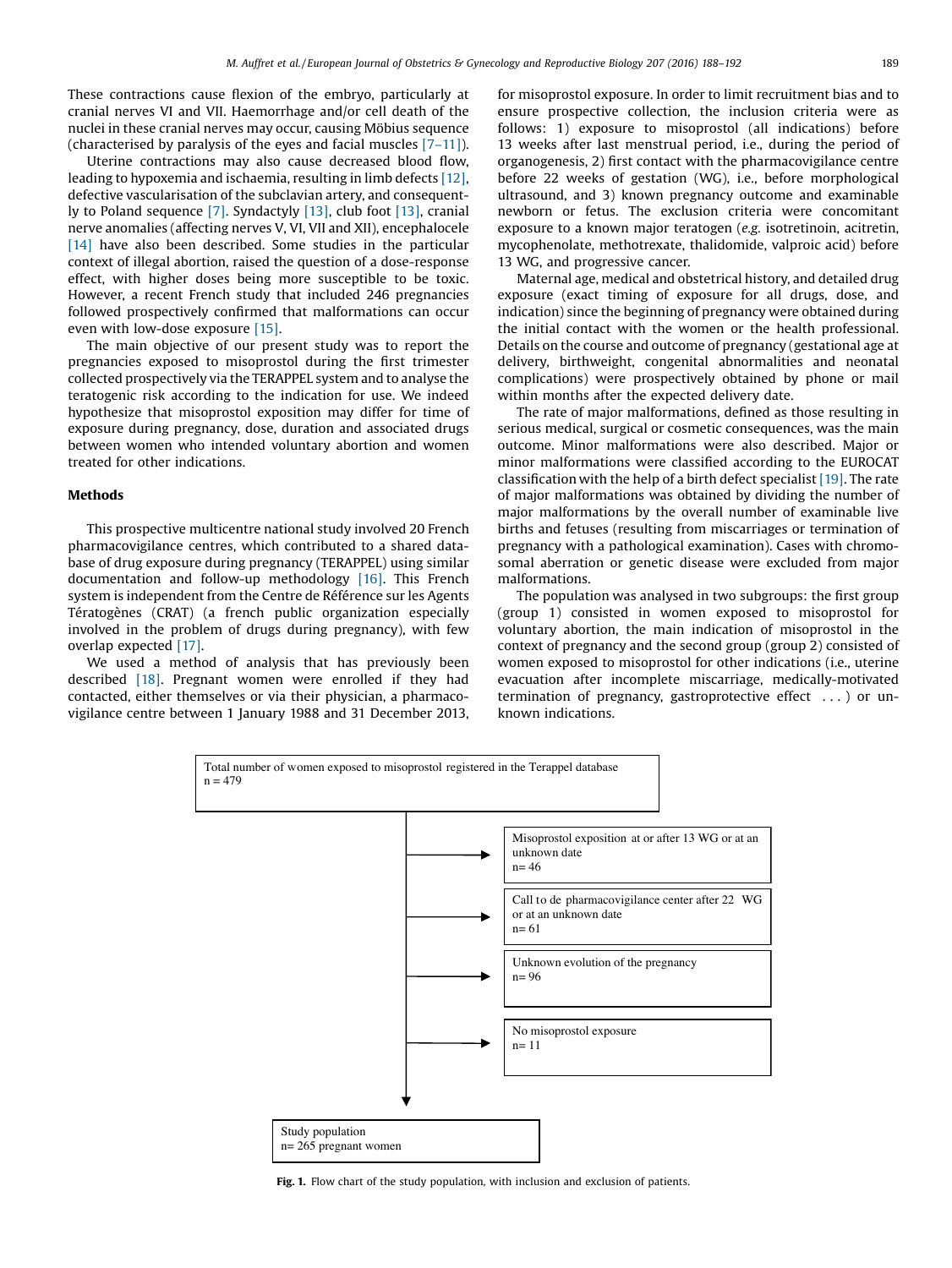<span id="page-2-0"></span>Apart from the prospective study, retrospective cases from TERAPPEL database will be briefly presented (calls after an adverse pregnancy outcome has been detected during prenatal diagnosis or after birth).

# Statistical analysis

Qualitative variables (including ordinal variables) are expressed as frequency (percentage) and quantitative variables as mean  $\pm$ standard deviation (SD) or median [interquartile (IQR)] in case of non-Gaussian distribution (normality of distribution was checked graphically and by using the Shapiro–Wilk test). Comparisons between the two groups (women who took misoprostol for voluntary abortion versus women who took misoprostol for another or an unknown indication) were made using the  $\chi^2$  test (or Fisher's exact test when expected cell frequency was  $<$ 5) for qualitative variables, the Mantel-Haenszel trend test for ordinal variables and the Student t test (or Mann-Whitney U test for non-Gaussian distribution) for quantitative variables.

Statistical testing was done at the two-tailed  $\alpha$  level of 0.05. Data were analysed using the SAS software package, release 9.3 (SAS Institute, Cary, NC).

### Results

Data on 265 pregnancies were obtained from the collective French database TERAPPEL ([Fig.](#page-1-0) 1). One hundred and ninety women were exposed to misoprostol alone and 75 to misoprostol and mifepristone. For all women exposed to misoprostol and mifepristone, misoprostol indication was voluntary abortion.

The indication of misoprostol was known for all but 40 cases. The main indication was voluntary abortion (137 women, 60.9%), followed by gastroenterological use (44 women, 19.5%), incomplete miscarriage (43 women, 19.1%) and one case of ectopic pregnancy.

Mean maternal age at inclusion was 29.5 years, sd 5.9. A previous history of voluntary abortion was found in 18.4% of women included. Women were included at a median gestational age of 9 WG [IQR: 7–13] and they were exposed to misoprostol at a median age of 6 WG [IQR: 5–8]. The misoprostol cumulative dose was 600 µg [400–1600].

Data on tobacco and alcohol consumption were available for 69 women. None were considered to be alcohol abusers (none consumed more than two drinks per day), nine women (13.0%) drank less than two drinks per day (13.2% in group 1 vs. 12.9% in group 2), 23 (33.3%) were smokers, with a higher rate in group 1 (44.9% vs. 19.4%); nine women (13.0%) were heavy smokers, with a higher rate in group 1 (31.1% vs. 3.2%).

Pregnancy outcomes consisted in 174 live births including one twin pregnancy (65.4%). A voluntary abortion occurred in 59 cases (22.2%), a miscarriage in 24 cases (9.0%) (including two with anatomopathological examination) and a medically motivated abortion for 9 cases (3.4%) (including seven with anatomopathological examination). For the nine medically-motivated termination of pregnancy there were six cases of malformation (five major and one minor) and one case of chromosomal aberration detected by ultrasound examination after drug exposure. In one case, medically-motivated termination of pregnancy was motivated by an ectopic pregnancy and in one other case the reason was unknown.

After exclusion of two chromosomal aberrations or genetic disease, ten major malformations were observed in 183 newborns or examined fetuses (174 live births and nine fetuses examined).

Table 1

Major malformations reported and characteristic of interest between the two groups of indication.

|                                                                         | Total                    | Group 1                                                                                                                                                                                          | Group 2                                                                                                                                    | p        |
|-------------------------------------------------------------------------|--------------------------|--------------------------------------------------------------------------------------------------------------------------------------------------------------------------------------------------|--------------------------------------------------------------------------------------------------------------------------------------------|----------|
| Maternal age, years (mean $\pm$ SD)<br>$(n=247)^{a}$                    |                          | $29.5 \pm 5.9$ $28.6 \pm 6.5$                                                                                                                                                                    | $30.6\pm5.0$                                                                                                                               | 0.007    |
| Gestational age at drug exposure,<br>weeks (median [IQR]) $(n=231)^{d}$ | $6[5-8]$                 | $7[6-9]$                                                                                                                                                                                         | $6[4-7]$                                                                                                                                   | < 0.0001 |
| Misoprostol cumulative dose, µg<br>(median [IQR]) $(n = 183)^{a}$       | 600<br>$[400 -$<br>1600] | 400 [400-800]                                                                                                                                                                                    | 1200 [400-2400]                                                                                                                            | < 0.0001 |
| Rate of major malformations<br>$(n = 183)^{a}$                          | 10(5.5)                  | 7(7.9)                                                                                                                                                                                           | 3(3.2)                                                                                                                                     | 0.20     |
| Type of major malformations                                             |                          | Asymmetric lower limb reduction defects, club foot,<br>scoliosis, macrocrania, single pulmonary lobe<br>Misoprostol 400 $\mu$ g and mifepristone 200 mg at 6 WG<br>(issue: therapeutic abortion) | Large vessel transposition<br>Misoprostol 1200 $\mu$ g before 13 WG for an unknown<br>indication (issue:birth)                             |          |
|                                                                         |                          | Möbius syndrome<br>Misoprostol $400 \mu$ g and mifepristone 600 mg between<br>5 and 7 WG (issue:birth)                                                                                           | Hexadactyly<br>Misoprostol (unknown dose) at 7 WG for suspected<br>miscarriage (issue:therapeutic abortion)                                |          |
|                                                                         |                          | Complete posterior encephalocele<br>Misoprostol 400 $\mu$ g and mifepristone 600 mg dose at<br>9 WG (issue:therapeutic abortion)                                                                 | Cerebellar hypoplasia<br>Misoprostol 200 $\mu$ g and diclofenac at 4 WG for<br>gastroenterology indication (issue:therapeutic<br>abortion) |          |
|                                                                         |                          | Laparoschisis<br>Misoprostol 400 $\mu$ g and mifepristone 600 mg at 5 WG<br>(issue:birth)                                                                                                        |                                                                                                                                            |          |
|                                                                         |                          | Hydrocephalus<br>Misoprostol 800 $\mu$ g and mifepristone 200 mg before<br>13 WG (issue:therapeutic abortion)                                                                                    |                                                                                                                                            |          |
|                                                                         |                          | Pituitary stem interruption syndrome<br>Misoprostol $400 \mu$ g at 11 WG (issue:birth)                                                                                                           |                                                                                                                                            |          |
|                                                                         |                          | Limb defect, syndactyly<br>Misoprostol $200 \mu$ g and mifepristone 600 before 13 WG<br>(issue:birth)                                                                                            |                                                                                                                                            |          |

Group1: women exposed to misoprostol for voluntary abortion – Group 2: women exposed to misoprostol for other indications or unknown indications.

mg: microgram, IQR : Interquartile range mg: milligram, WG: weeks of gestation.

<sup>a</sup> Number of patients with available data.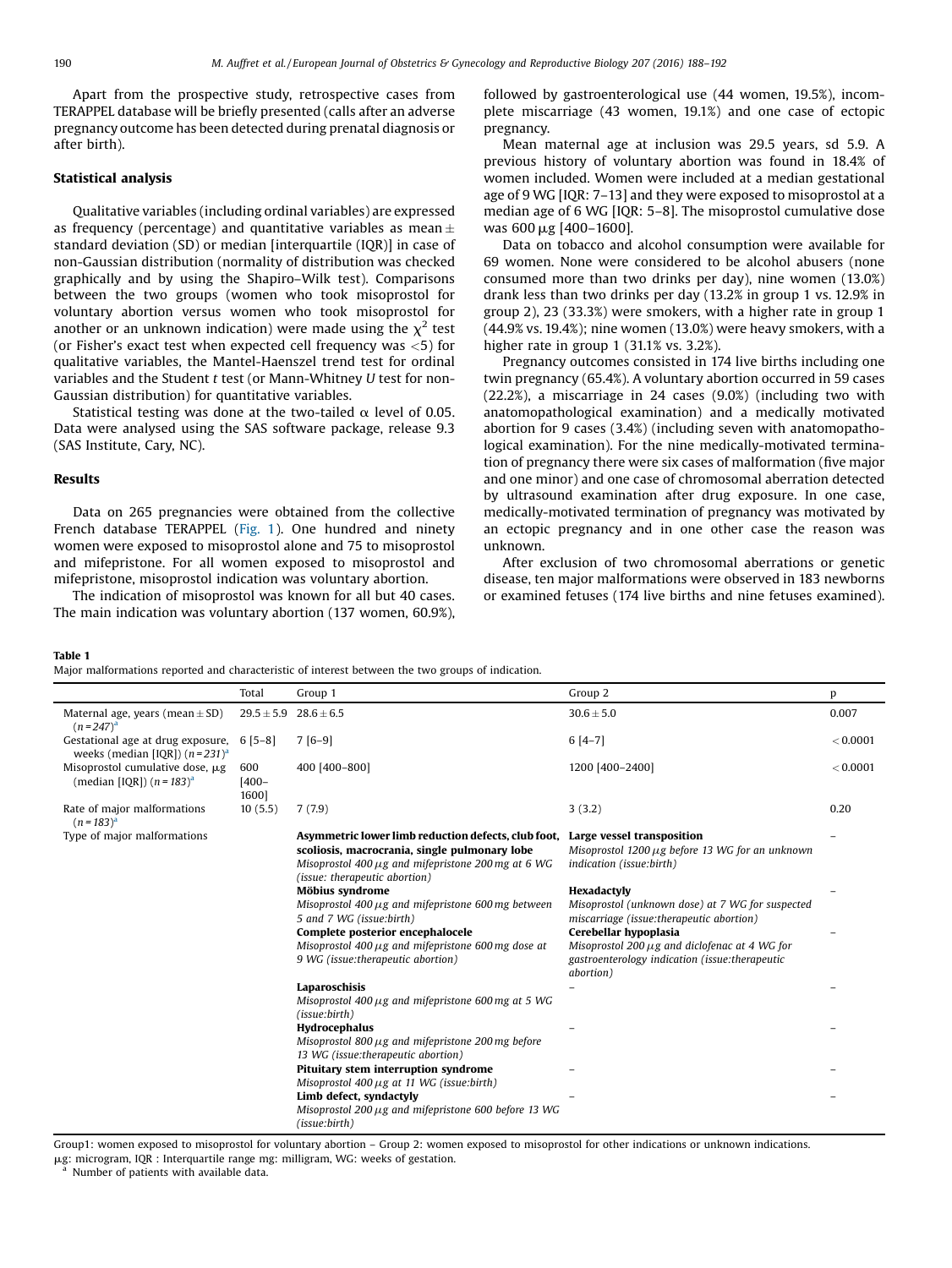M. Auffret et al. / European Journal of Obstetrics & Gynecology and Reproductive Biology 207 (2016) 188-192 191

#### Table 2

Major malformations retrospectively collected.

| Voluntary abortion                                                                                       | Other or unknown indication                                                                |  |  |  |
|----------------------------------------------------------------------------------------------------------|--------------------------------------------------------------------------------------------|--|--|--|
| Anencephaly, cervicodorsal myelomeningocele, radial club hand, single umbilical artery                   | Congenital megaureter                                                                      |  |  |  |
| Misoprostol (unknown dose) and mifepristone (unknown dose) before 13 WG (issue:<br>therapeutic abortion) | Misoprostol $1600 \mu$ g at 5 WG for suspected miscarriage (issue:birth)                   |  |  |  |
| Möbius syndrome                                                                                          | Brain malformation (isolated bilateral germinolytic cysts)                                 |  |  |  |
| Misoprostol $400 \mu$ g and mifepristone $600 \text{ mg}$ at $8 \text{ WG}$ (issue:birth)                | Misoprostol $400 \mu$ g at 7 WG for an unknown indication (issue:<br>therapeutic abortion) |  |  |  |
| Hydrocephalus                                                                                            |                                                                                            |  |  |  |
| Misoprostol 200 µg at 11 WG (issue: the rapeutic abortion)                                               |                                                                                            |  |  |  |
| Potter sequence: dysmorphia, lung hypoplasia, multicystic kidney                                         |                                                                                            |  |  |  |
| Misoprostol $400 \mu$ g at $6$ WG (issue: the rapeutic abortion)                                         |                                                                                            |  |  |  |
| Oligodactyly of inferior and superior limb, large meningoencephalocele, facial                           |                                                                                            |  |  |  |
| dysmorphia                                                                                               |                                                                                            |  |  |  |
| Misoprostol 400 µg and mifepristone 600 mg at 7 WG (issue: the rapeutic abortion)                        |                                                                                            |  |  |  |
| Club foot, syndactyly                                                                                    |                                                                                            |  |  |  |
| Misoprostol $400 \mu g$ at 11 WG (issue:birth)                                                           |                                                                                            |  |  |  |
| Cerebellar vermian agenesis                                                                              |                                                                                            |  |  |  |
| Misoprostol (unknown dose) and mifepristone (unknown dose) (issue: the rapeutic abortion)                |                                                                                            |  |  |  |
| <b>Bilateral hexadactyly</b>                                                                             |                                                                                            |  |  |  |
| Misoprostol 800 $\mu$ g and mifepristone (unknown dose) at 5 WG (issue: birth)                           |                                                                                            |  |  |  |
| Left hand hypoplasia                                                                                     |                                                                                            |  |  |  |
| Misoprostol 400 $\mu$ g and mifepristone 600 mg at 7 WG (issue: the rapeutic abortion)                   |                                                                                            |  |  |  |
| Corpus callosum agenesis                                                                                 |                                                                                            |  |  |  |
| Misoprostol 600 $\mu$ g and mifepristone 600 mg at 8 WG (issue: the rapeutic abortion)                   |                                                                                            |  |  |  |
| µg: microgram, mg: milligram, WG: weeks of gestation.                                                    |                                                                                            |  |  |  |

The resulting rate of major malformations was 5.5% (CI 95% 2.65–

9.82%) in our study population. When we compared the two groups ([Table](#page-2-0) 1), women exposed to misoprostol for voluntary abortion significantly received a smaller cumulative dose of misoprostol  $(400 \mu g$  vs.  $1200 \mu g$  $p < 0.0001$ ) and were exposed statistically later during pregnancy (7 WG  $[6-9]$  vs. 6 WG  $[4-7]$   $p < 0.0001$ ). The rate of major malformations was slightly increased in group 1 (7.9% vs. 3.2% in group 2) but did not reach statistically significance ( $p = 0.20$ ) All the major malformations compatible with the spectrum of malformation of misoprostol were reported in the group 1.

Major malformations retrospectively collected are summarized in Table 2.

### Discussion

We found a 5.5% rate of major malformations after exposure to misoprostol during the first trimester of pregnancy, which is slightly higher than the expected rate in the general population (2%) [\[19\].](#page-4-0) Among the reported major malformations, five (50.0%) were consistent with the pattern of malformations attributed to misoprostol in the literature ([Table](#page-2-0) 1). In addition, among the 13 major malformations reported retrospectively after exposure to misoprostol (Table 2) collected during the study, six were consistent with the specific pattern of malformations described for misoprostol. All these data confirm the rare but specific risk related to misoprostol after exposure in the first trimester of pregnancy.

When we compared the two groups based on misoprostol's indications of use, the rate of major malformations was higher, but not significant, for women exposed to misoprostol for voluntary abortion. Five of the seven malformations reported in women exposed to misoprostol for voluntary abortion were consistent with the typical pattern of malformations described for misoprostol whereas none in the other group. Mifepristone was systematically associated with misoprostol for these five major malformations.

The role of mifepristone deserves debate. No risk of malformation associated with mifepristone had previously been demonstrated. The largest study published on this subject included 105 pregnancies exposed to mifepristone for voluntary abortion during the first trimester of pregnancy where the patients were followed prospectively [\[18\]](#page-4-0). The rate of major malformation was 4.2%, which was slightly higher than that in the general population. In that study, the four major malformations may be explained by factors other than mifepristone exposure: in two cases, associated medical conditions could explain the birth defects and in the other two cases, the women had also been exposed to misoprostol, and the malformations corresponded to the specific malformation pattern previously described for that drug. If mifepristone is not teratogenic alone, the role of its combination with misoprostol must be evaluated specifically. This is supported by the fact that the antiprogesterone activity of mifepristone results in uterine contractions and enhances the sensitivity of the myometrium to the contraction-inducing activity of prostaglandins (i.e., misoprostol) [\[20\]](#page-4-0).

Major malformations were observed for median cumulative doses ranging from 200 to  $1400 \mu$ g. Moreover, half of the major malformations observed in our study occurred after exposures to a misoprostol dose of  $400 \mu$ g. A possible dose-effect has been evocated, especially in studies conducted in countries where voluntary abortion is illegal. Indeed, in these countries, the dose of misoprostol used was for some patients very high and there was not well-established procedures (i.e., other drugs may have been administered, other medical interventions may have been used, etc.) [\[14,21](#page-4-0)–27].

Our results, along with the results of the previous French study, are not in favour of a relation between the malformation risk and the dose of misoprostol, indicating that careful attention should be paid to all pregnancies exposed to misoprostol, regardless of the dose [\[15\]](#page-4-0).

In our study, the lack of a control group for comparison is grounds for criticism. However, in this type of study using a database relying on the recording (and follow-up) of spontaneous questioning of women or healthcare professionals about the potential risk of drug exposure in pregnancy, it is obviously difficult to recruit an appropriate unexposed group. First of all, it is difficult to collect post-partum data in women exposed to drugs that are non-teratogenic, and who are less concerned about the importance of following-up the reports collected. This point may lead to an overestimation of the risk of misoprostol exposure on the pregnancy outcome. Moreover, the common characteristics of